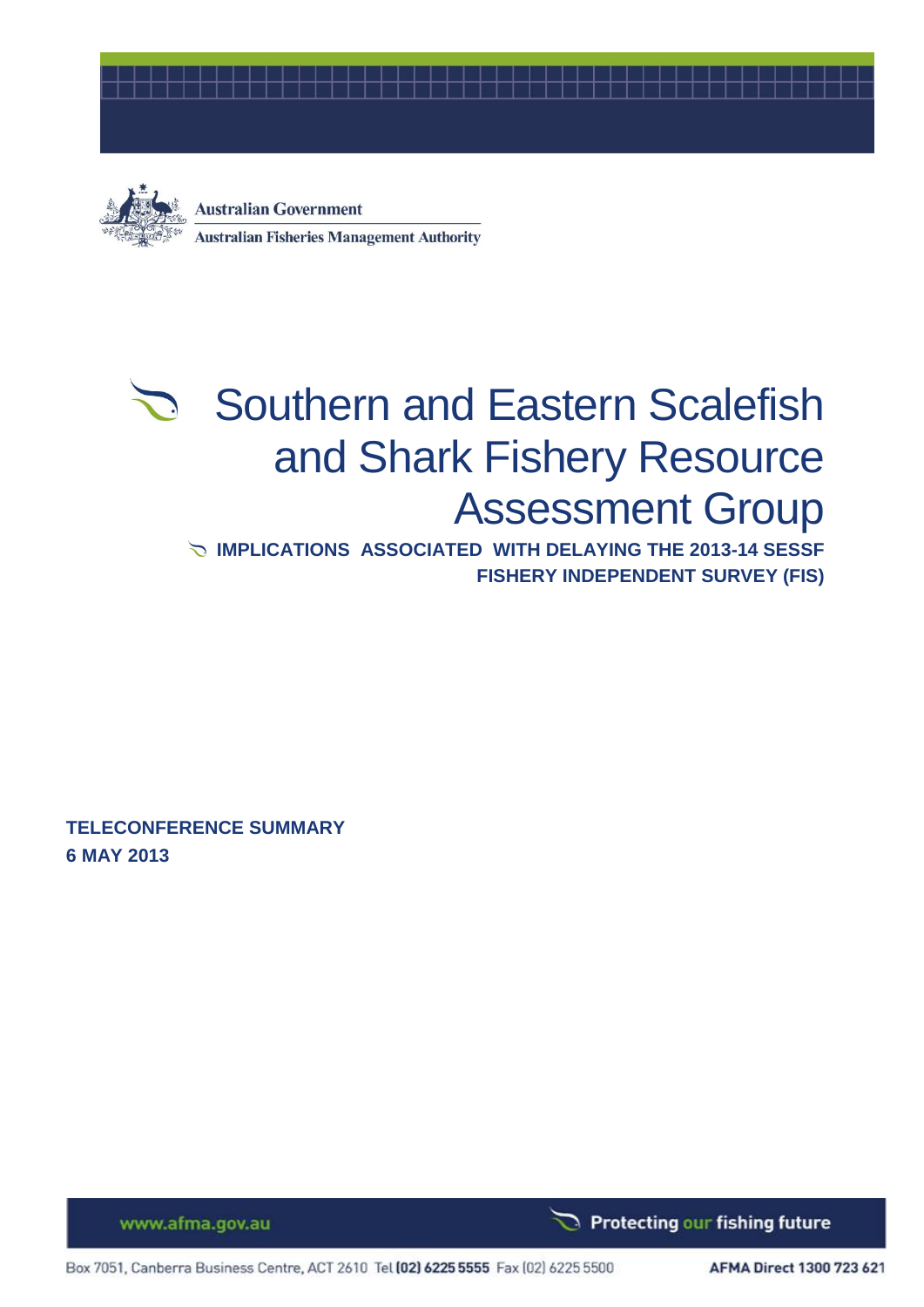# **PARITICPANTS**

### **Chair**

Mr Sandy Morison

## **Members**

Mr George Day (AFMA A/g senior fisheries manager)

Dr Ian Knuckey (ShelfRAG Chair)

Dr Colin Simpfendorfer (SharkRAG Chair)

Dr Lianos Triantafillos (SquidRAG Chair)

Dr Geoff Tuck (Scientific member)

Dr Malcolm Haddon (CSIRO)

Dr Andrew Penney (ABARES)

Mr David Stone (Industry)

Mr Kyne Krusic-Golub (Fish Aging Services)

Mr Simon Boag (SETFIA EO)

### **Observers**

Mr David Power (AFMA A/g fisheries manager)

Mr Ross Bromley (AFMA A/g fisheries manager)

Mr Ryan Keightley (AFMA, Executive Officer)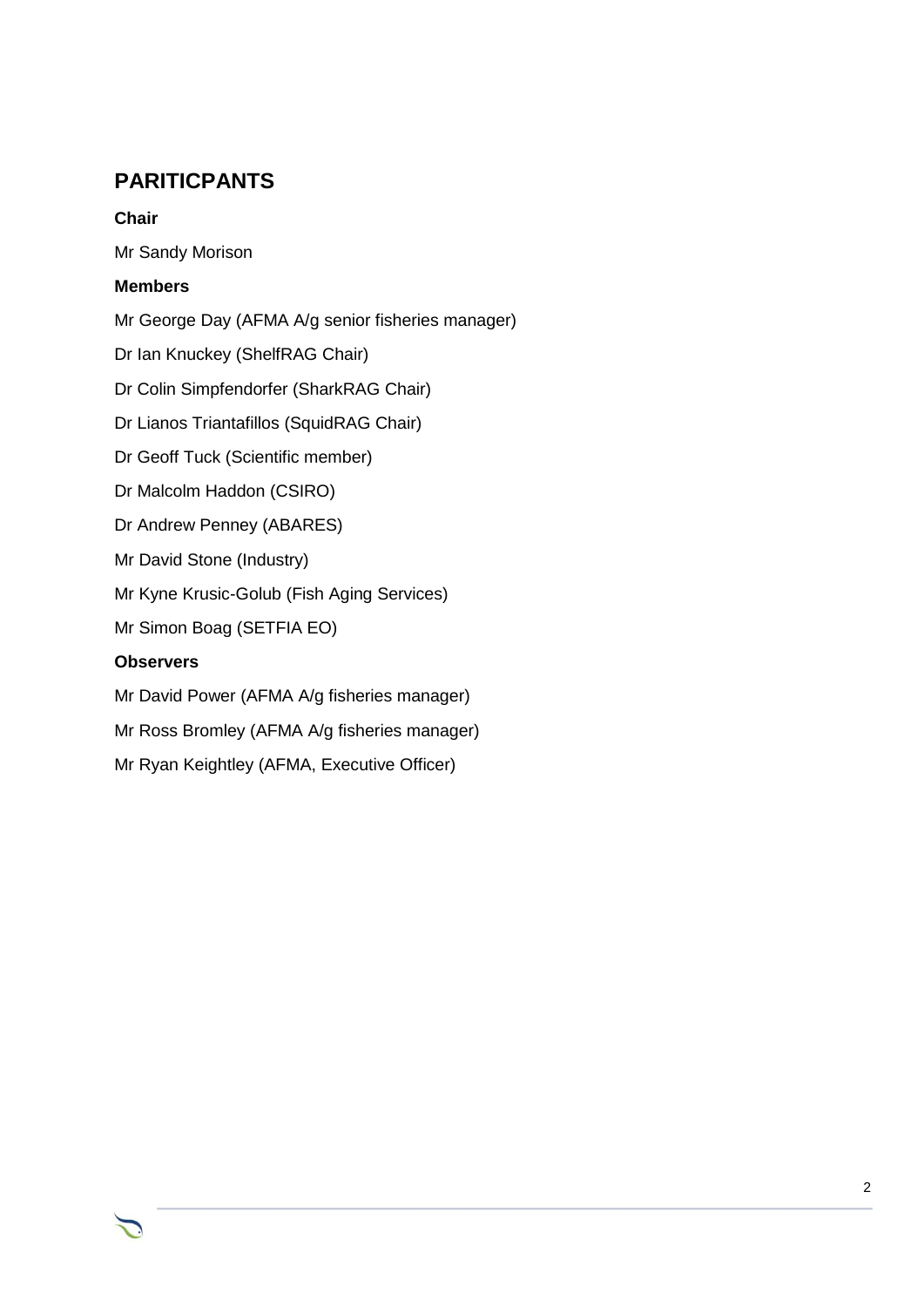# **DRAFT SUMMARY**

The chair welcomed all participants, noting the conflicts of interest below:

| <b>Name</b>                 | <b>Declaration</b>                                                                                                                                |
|-----------------------------|---------------------------------------------------------------------------------------------------------------------------------------------------|
| Sandy Morison               | Derives financial benefits from fisheries related consultancy work<br>including chairing of Resource Assessment Groups.                           |
| lan Knuckey                 | Derives financial benefits from fisheries related consultancy work<br>including chairing of Resource Assessment Groups.                           |
|                             | Developed, initiated and ran the SESSF FIS during 2008, 2010<br>and 2012. Submitted a proposal to run a 2013 SESSF FIS.                           |
| Kyne Krusic-Golub           | Director Fish Aging Services, provides aging data to the SESSF<br>stock assessments.                                                              |
|                             | No pecuniary interest in the FIS.                                                                                                                 |
| <b>Malcolm Haddon</b>       | Derives financial benefits from fisheries research and stock<br>assessments.                                                                      |
| <b>Geoff Tuck</b>           | Derives financial benefits from fisheries research and stock<br>assessments.                                                                      |
| Simon Boag                  | SETFIA EO. CFA vice-Chair. Sits on boards of Commonwealth<br>Trawl Sector boat and quota SFR holding companies as a non-<br>beneficiary director. |
| Colin Simpfendorfer         | Chair of SharkRAG, no pecuniary interest.                                                                                                         |
| <b>Lianos Triantafillos</b> | Chair of SquidRAG, no pecuniary interest.                                                                                                         |
| <b>David Stone</b>          | No pecuniary interest.                                                                                                                            |
| George Day                  | No pecuniary interest.                                                                                                                            |
| <b>Andrew Penney</b>        | No pecuniary interest.                                                                                                                            |

The RAG agreed to allow all participants (including those with pecuniary interests) to contribute to the discussion, noting that the discussion is about the science of the FIS, not the financial aspect, and the implications and risks associated delaying the 2013 FIS fish by one year.

#### *Teleconference summary*

- The SESSF Fishery Independent Surveys (FIS) were first conducted in 2008, and then subsequently in 2010 and 2012 (summer and winter). It was noted that FIS's provide crucial independent data to support stock assessments, particularly in the form of relative indices of abundance with reliable CV's (<30%) for many quota species.
- Based on previous SESSFRAG advice, AFMA had previously sought to conduct only a winter FIS during 2013 for the SESSF in an effort to reduce costs. However, due to the cost of the FIS themselves, and other cost increases within the fishery, the RAG is being consulted on the assessment implications and risks associated with delaying the 2013 FIS by one year.